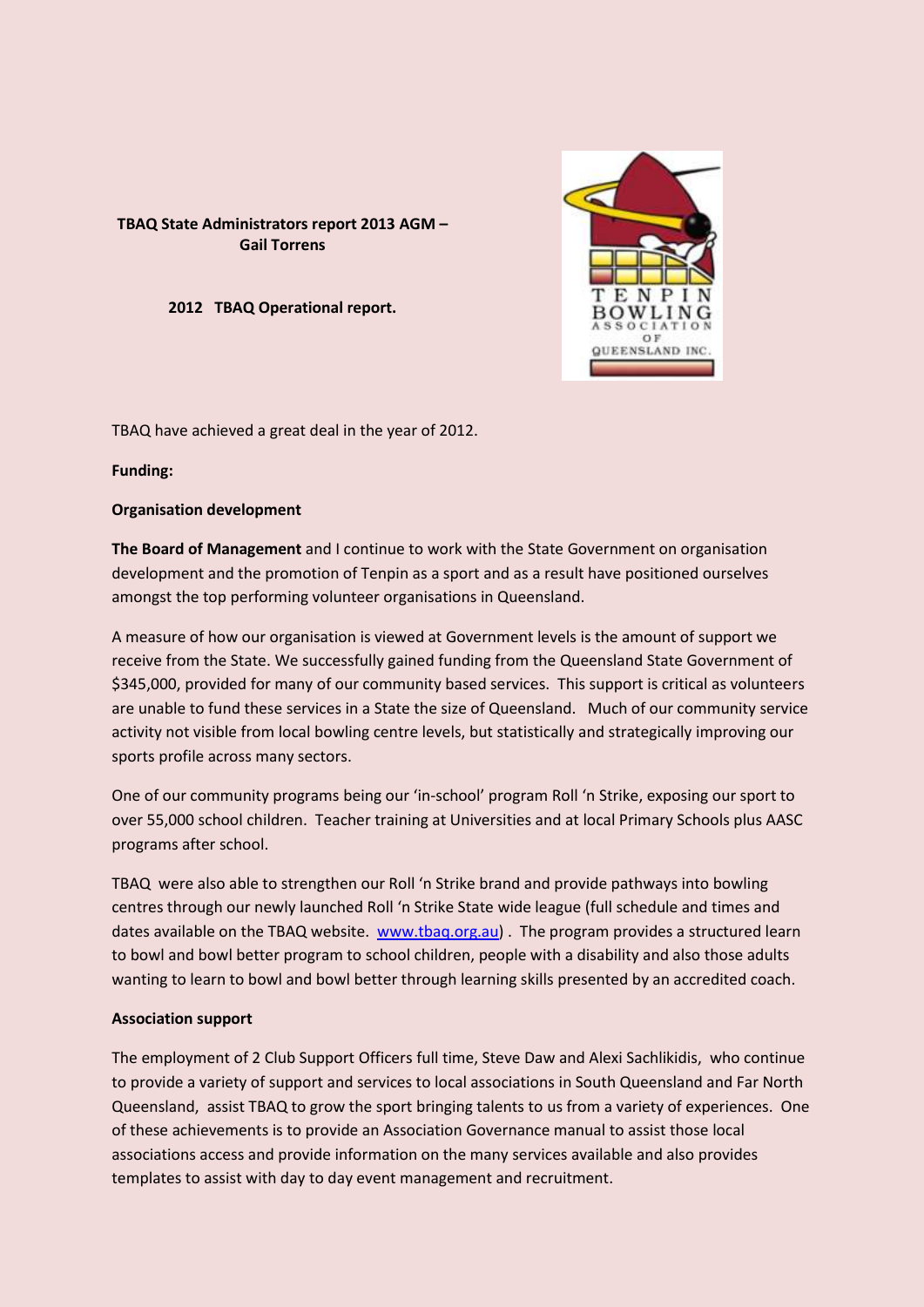Mt Isa has renewed its sport Association in 2012 and is now active once more, under new management and direction and keen to be involved in sport development opportunities, and we have more Centre associations coming on board in 2013 so our support systems are growing steadily.

## **Active Inclusion projects: (funding support for people with a disability)**

Active Inclusion portion of this TBAQ funding allowed us to fill 300 places in the Roll 'n Strike 'in Centre' program across the State plus create partnerships through State Organisations providing activity and support for people with a disability such as, Endeavour, Sporting Wheelies and Disabled Association, Lifestream, Special Olympics, Rec Link, Deaf Sport and Recreation. Thank you to those organisations who partnered with us.

TBAQ also provided funding for AUSLAN Interpreter services at meetings, and also through the Roll 'n Strike in centre program we were able to put new coach Judy Buehow through her Level 1 Coaching accreditation successfully with the assistance of interpreters and many who assisted her.

## **Qld floods:**

It has been a difficult year for many of our Associations given the considerable damage due to floods to venues in 2012 and we have again suffered into 2013 – We hope that those affected are able to recover quickly and those associations having difficulty as a result of the floods if you could contact me with your needs we would be able to ask for assistance through the flood relief strategies.

#### **Funding:**

# **With regard to recruiting volunteers**

Volunteering Queensland on line has been developed to specifically assist the sporting and recreation industry to link with volunteers for both one-off and ongoing events or roles. TBAQ were successful in attracting 4 new volunteers working from the State office early this year( 2013). We encourage each local association to utilise the portal to recruit more volunteers for events and other committee work in each calendar year to grow memberships. Please create your calendar of activity for the year and advertise this on the TBAQ tournament calendar or the bowler and coach education calendar for 2013.

TBAQ thank our outgoing part time Coaching Director Steve Arnold, for the time he gave us and welcome our new incoming part time Coaching Director Alexi Sachlikidis, both talented sport people we have been lucky to attract.

#### **Membership numbers:**

While Qld achieves many outstanding sport service outcomes our membership is still low compared to our figures from years past. Please support our membership drives. Membership is the only yard stick our sport is measured by at Australian Sports Commission levels against other sports. Vote with your pocket to put Tenpin on the map and receive the many benefits that membership brings with it. For a simple \$30 compared to other sports we should be the sport leaders in membership numbers. If you are free to talk to league bowlers at your centre to assist us – please volunteer with TBAQ to assist us get our message out to bowlers, league by league.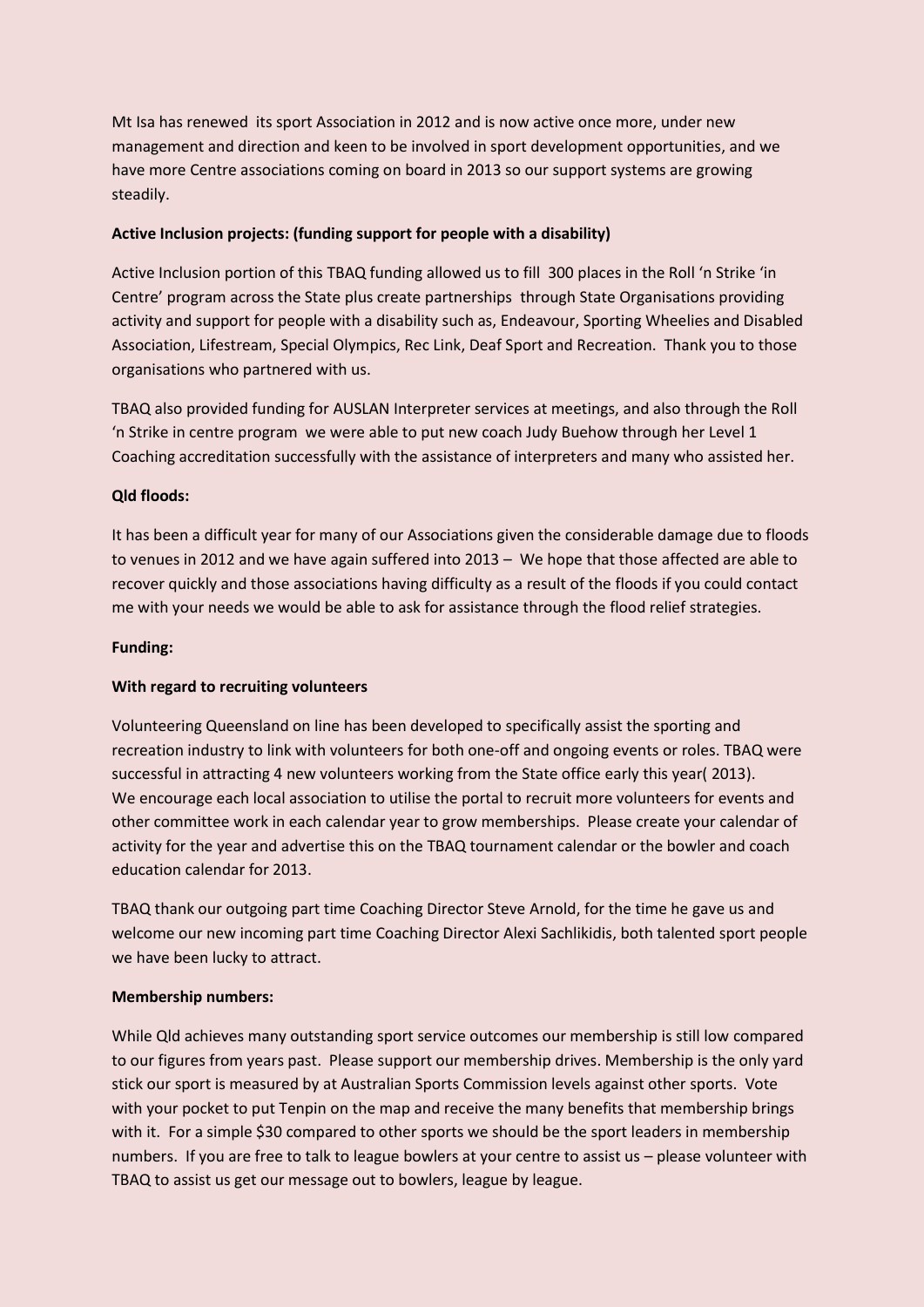#### **2012 TBAQ summary of achievements:**

**The TBAQ website** will be reconstructed during 2013 and will offer the viewing of video for some of our education process to alleviate the costs of travel. TBAQ's website recorded over 390,000 hits from January to December 2012. Thank you to Andrew Shinnie for his fine work keeping the website current.

**The TBAQ facebook site** now has over 2,000 friends from a slow start of 300 and now thanks to our photo albums of TBAQ events and links to our Committees facebook albums it is easy to see how many happy and devoted sport fans tenpin has of all ages.

**Top performing Qld Association in the State recognised –** Kirwan Bowl in Townsville is the top TBA membership centre in Queensland, Congratulations Kirwan, Thuringowa Association Inc and Proprietor Robbie Buckley. A Presentation plaque will be presented to Kirwan at our 16<sup>th</sup> March meeting in Cairns.

**Junior and Youth Development Camps**: 233 juniors and youth attended development camps across the state. 3 camps were provided with additional clinics provided in regional areas for those unable to travel. Professional Dartfish video footage provided to all attendees to mark developments in skill from year to year.

**Primary and High School Interschool Competition:** 210 participants entered into the TBAQ Inter School competition in 2012 – 19 teams competed in the finals. Format changes for 2013 include teams of 3 instead of 5 and open qualifying period from Jan – end June 2013. Results on the TBAQ website – school pathway entry forms available at [www.tbaq.org.au](http://www.tbaq.org.au/) / Schools.

**Subsidised coaching accreditation** distributed to coaches wishing to supply services to persons with a disability. A total of 173 persons entered sport specific training and education in 2012. 51 Level 1 Coaches and 10 Level 2 Coaches entered into accreditation and re accreditation programs, plus instructor certificates and teacher in service training. Officials Training**:** attracted 18 persons, State Team Managers, & Ball drilling Pro shop course.

**Sport Expos**: TBAQ and bowling centres provided resources to attend 12 sport expos targeting school children with attendance of 917 through Active Inclusion funding with our partnership with Lifestream and school contacts.

**Mentoring:** TBAQ regional coaches provided **mentoring of new coaches** through the new Roll 'n Strike State wide league. This system is clearly visible for new coaches wanting more experience while being guided by a mentor coach. We encourage all coaches to set up a Roll 'n Strike league at their local centre.

**Talent ID and State Training Squad Qld**: 63 bowlers entered into State Training Squad events in 2012, we have professional bowlers touring the state in 2013 – please keep watch on our Website and facebook page for these tours to be advertised. 3 professionals will be in attendance in our December State Training Squad on the  $7<sup>th</sup>$  &  $8<sup>th</sup>$ .